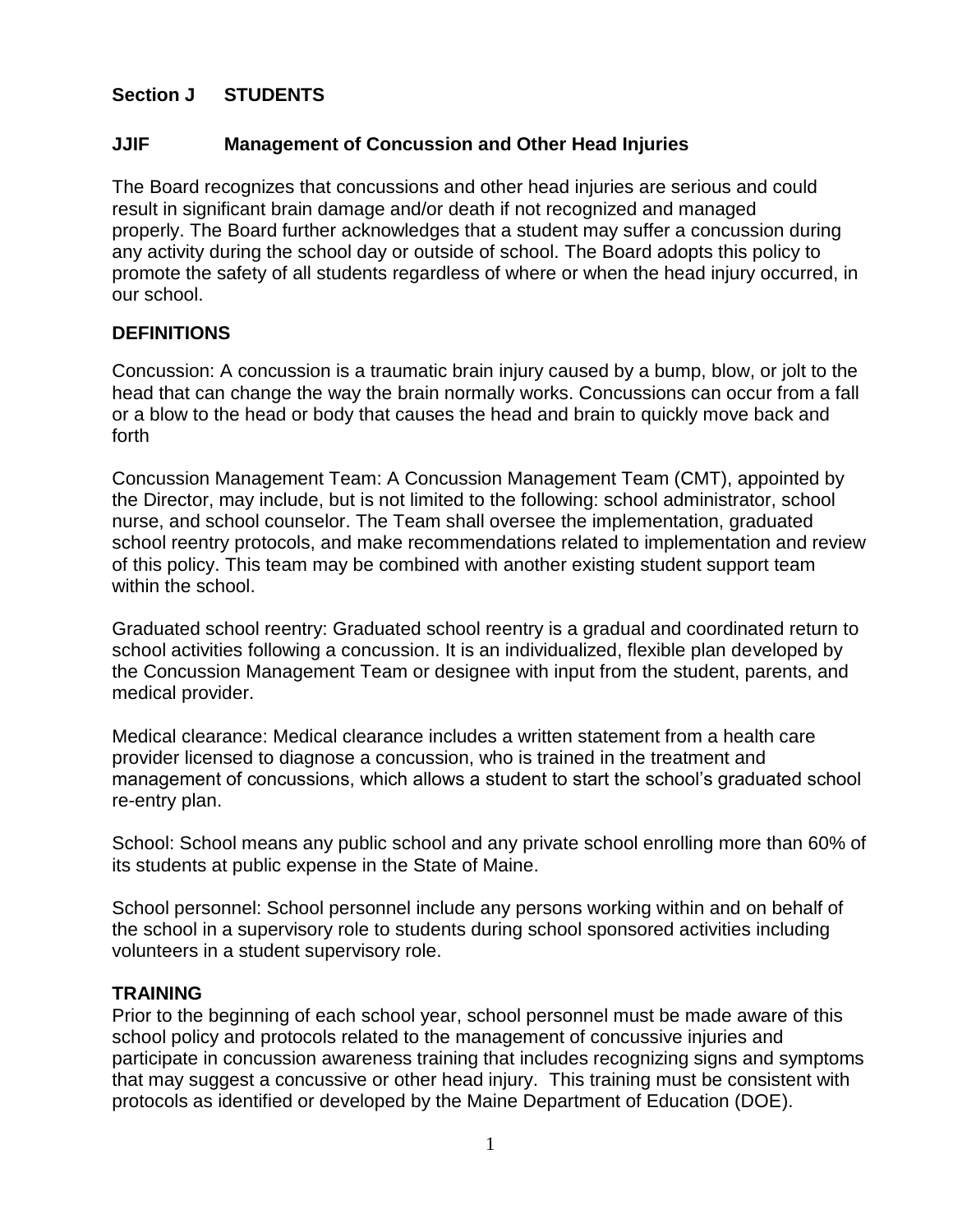# **STUDENT AND PARENTS/GUARDIANS**

By inclusion in the student handbook, students and parents/guardians of these students will be provided information including:

- The risk of concussion and other head injuries and the dangers associated with continuing to participate when a concussion or other head injury is suspected;
- The signs and symptoms associated with concussion and other head injuries; and
- The school's protocols for:
	- 1) Removal of the student from the activity when the student is suspected of having sustained a concussion or other head injury,
	- 2) Evaluation,
	- 3) Medical Clearance, and
	- 4) Graduated school reentry protocols

The student and his/her parent/guardian(s) must sign a statement acknowledging that they received and read this information before the student is allowed to participate in any school activity.

# **MANAGEMENT OF CONCUSSIVE AND OTHER HEAD INJURIES**

It is the responsibility of all school personnel trained in the signs, symptoms and behaviors related to concussion or other head injury, to act in accordance with this policy when that person recognizes that a student may be exhibiting such signs, symptoms and/or behaviors.

- Any student suspected of having sustained a concussion or other head injury during school or a school sponsored activity must be removed from the activity immediately and evaluated by a qualified school personnel.
- Any student suspected of having sustained a concussion or other head injury is prohibited from further participation in any school activities until he/she is evaluated by the school nurse or other school personnel trained in such evaluation who is able to determine if referral to a licensed health care provider is necessary.
- The student and his/her parent(s)/guardian(s) will be informed of the referral to a licensed health care provider for a medical evaluation for possible concussion or brain injury before the student is allowed to begin the graduated school reentry protocol, and then full participation in learning, shop activities, and any related school activities.
- No student is permitted to return to the activity or to participate in any other school activity on the day of the suspected concussion.
- If referral to a licensed health care provider is necessary, the student will require written medical clearance from a licensed health care provider qualified and trained in concussion management. The student is also required complete the graduated return to school protocol.
- School personnel should be alert to cognitive and academic issues that may be experienced by a student who has suffered a concussion or other head injury, including but not limited to: difficulty with concentration, organization, long-and-short term memory, and sensitivity to bright lights and sounds.